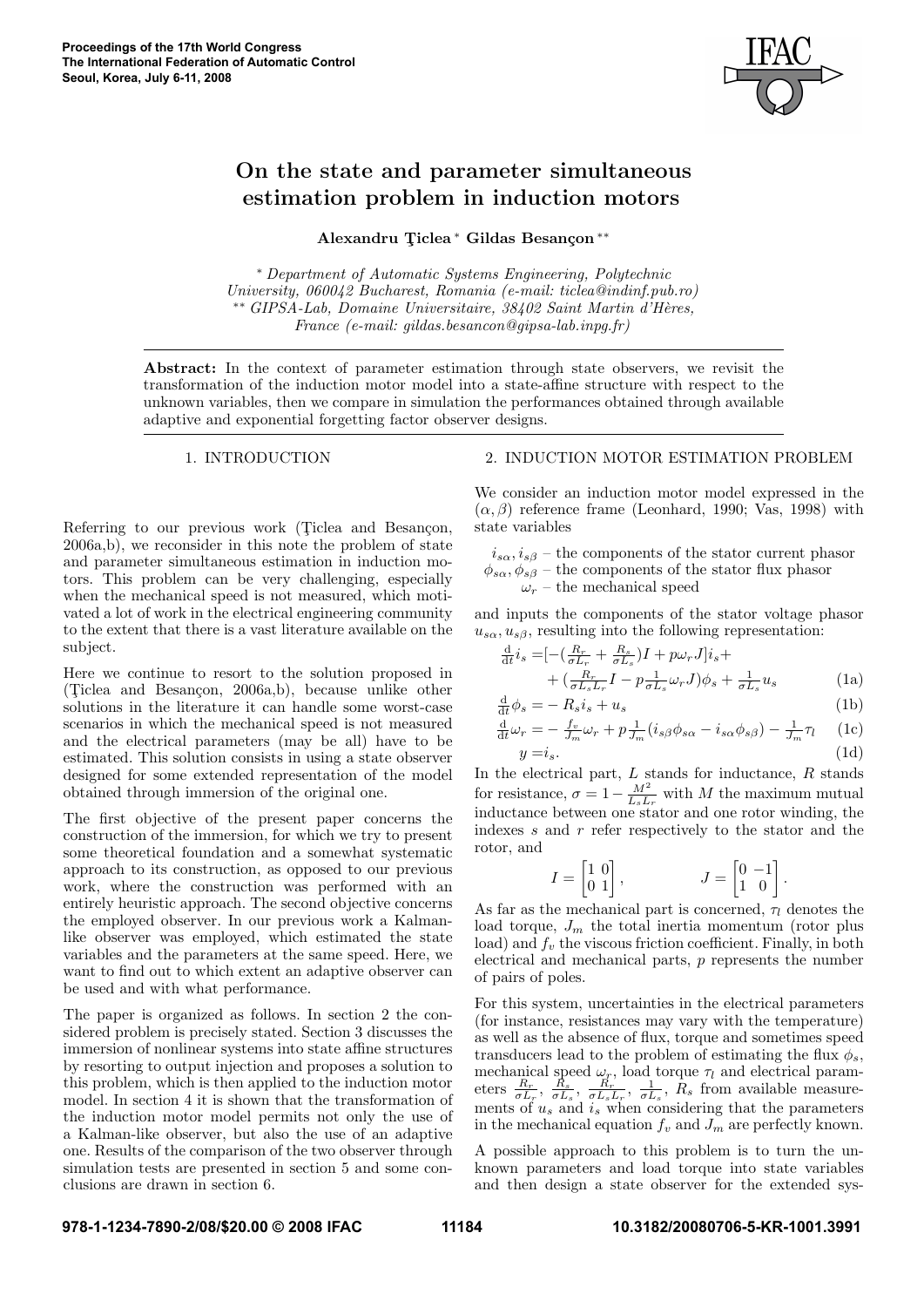tem. Such a solution was presented in (Ticlea and Besançon,  $2006a,b$ , where the extended system was immersed into a state affine structure with output injection and a Kalman-like observer was used to perform the estimation. The presented construction of the immersion was entirely heuristic, but it appears that in case of the induction motors that type of approach can yield results for any choice of variables that need to be estimated from the set above, regardless the mechanical speed is measured or not.

In the following section we present another way to perform the same type of immersion, which is somewhat more systematic in nature. Although this approach may not be better than the pure heuristic approach in terms of results, it appears to work very well in the case of the induction motor.

## 3. IMMERSION TRANSFORMATION FOR OBSERVER DESIGN

# 3.1 Immersion into state-affine structures

The immersion of a general  $C^{\infty}$  system

$$
\begin{aligned}\n\dot{x} &= f(x, u) = f_u(x) \\
y &= h(x)\n\end{aligned} \tag{2}
$$

into a state affine structure

$$
\begin{aligned}\n\dot{z} &= A(u)z + \varphi(u) \\
y &= Cz\n\end{aligned} \tag{3}
$$

was studied by Fliess and Kupka (1983), who gave necessary and sufficient conditions for such a transformation. The interest towards the state-affine structure (3) is obvious: if the input  $u$  is fixed (as a function of time), the system becomes a linear time variant system and then a Kalman (Kalman and Bucy, 1961) or a Kalman-like observer such as the exponential forgetting factor observer (Hammouri and de Leon Morales, 1990) can be used to perform the estimation.

The result of (Fliess and Kupka, 1983) relies exclusively on the notion of observation space, which is reminded here for convenience.

Definition 1. (Observation space). For a general system (2), the observation space is the smallest R-vector space that contains the components of the output map h and is invariant under the action of the vector fields of the family  $f_u$ .

We then have the following result:

Theorem 2. (cf. Fliess and Kupka (1983)).

- (i) If the observation space of a system (2) has finite dimension, then the system can be immersed into a state-affine system.
- (ii) If in addition the system is originally control-affine, then the immersion leads to a bilinear system.
- (iii) If the class of admissible inputs contains the piecewiseconstant inputs, then the immersion condition is also necessary.

Remark 3. If the immersion condition holds, the immersion map is constructed by taking any basis of the observation space.

The immersion condition of this theorem is, however, very strong, to the extent that there are many examples quite simple ones—when it fails. A solution to weaken the immersion condition is to resort to output injection, which would give a state-affine structure

$$
\begin{aligned} \dot{z} &= A(u, y) + \varphi(u, y) \\ y &= Cz. \end{aligned} \tag{4}
$$

Note that in this case one can still use a Kalman-like observer for estimation, by simply considering the extended input  $v = \begin{bmatrix} u \\ y \end{bmatrix}$  (Hammouri and Celle, 1991).

Unfortunately, the transformation conditions of a system (2) into a general state-affine structure (4) are very difficult to characterize in the sense that there are no transformation conditions of practical usefulness, and this is true for both diffeomorphism and immersion transformations. Conditions for transformation into particular forms of the structure (4) do indeed exist, for both diffeomorphism (Besançon and Bornard, 1997) and immersion (Hammouri and Celle, 1991) transformations, but as far as the immersion is concerned, they do not cover very much of the systems that can be immersed into a state affine structure.

We present here an idea from (Ticlea and Besançon, 2007) for the immersion of a nonlinear system (2) into a state affine structure with output injection (4) that need not possess a particular form. This idea comes from the one that considers the extended output  $v = \begin{bmatrix} u \\ y \end{bmatrix}$  for observer design. More precisely, we parametrize the family of vector fields  $f_u$  by the output y, consider v as input and use Theorem 2 for immersion. We then have the following sufficient condition for immersion:

*Proposition 4.* Given a system  $(2)$ , if the family of vector fields  $f(x, u)$  can be parameterized by the output y such that the observation space is finite dimensional when considering the extended input  $\begin{bmatrix} u \\ y \end{bmatrix}$ , then the system can be immersed into a state-affine structure (4).

Remark 5. The observation space in the above proposition is obviously not the real observation space of the system, but the result was formulated in this way in order to emphasize the connection with the result of Theorem 2. In a less ambiguous formulation, the immersion condition would have been "there exists a parametrization  $f(x, u, y)$ " of  $f(x, u)$  such that the smallest R-vector space which contains the components of  $h$  and is invariant under the vector fields of the family  $f_{u,y}$  is finite-dimensional".

#### 3.2 Immersion of the induction motor extended model

The idea in the preceding subsection was already applied to the induction motor state and parameter estimation problem of Section 2 in the case when the mechanical speed is also measured (Ticlea and Besançon, 2007). Here, the objective is to show that the same idea can still be applied with success even when the speed is not available through measurement.

Just like in (Ticlea and Besançon, 2007), we first perform a preliminary dynamical extension of the system, by building the state vector

$$
x = \left[i_s^T \; \phi_s^T \; \omega_r \; \tau_l \; \frac{R_r}{\sigma L_r} \; \frac{R_r}{\sigma L_s L_r} \; \frac{1}{\sigma L_s} \; R_s\right]^T.
$$

As far as the dynamics of the new variables are concerned, we know that the resistances are susceptible to vary with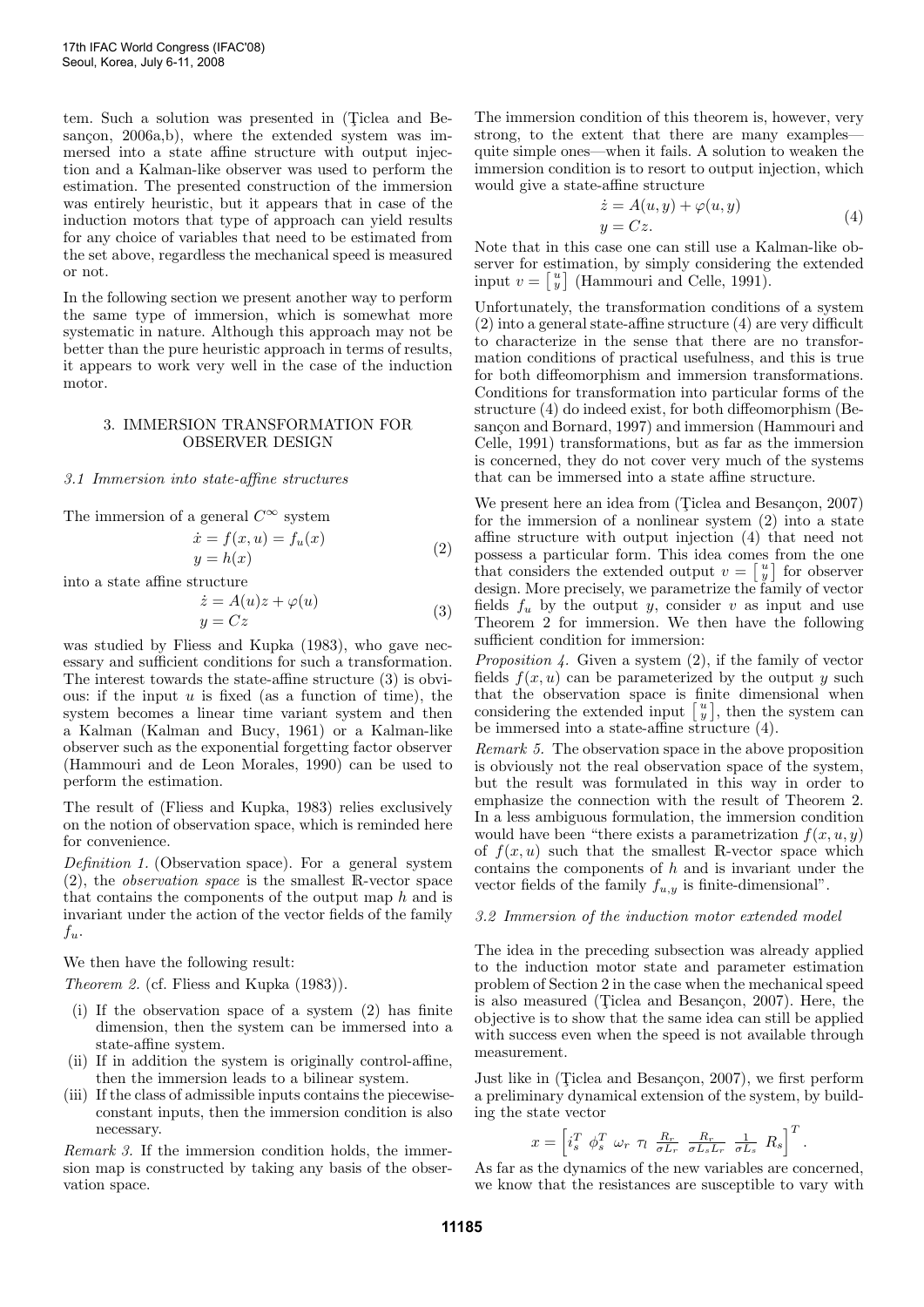the temperature, but the precise dynamic is in general unknown and this is true for the load torque as well. For this reason, we assume that these dynamics will be slow compared with the dynamics of the employed observer and assimilate all new state variables with constants.

Under this assumption we define the following vector fields:

$$
f_0 = \begin{bmatrix} \frac{R_r}{\sigma L_r} \phi_{s\alpha} + \frac{p}{\sigma L_s} \omega_r \phi_{s\beta} \\ \frac{R_r}{\sigma L_s L_r} \phi_{s\beta} - \frac{p}{\sigma L_s} \omega_r \phi_{s\alpha} \\ 0 \\ 0 \\ -(\frac{f_v}{J_m} \omega_r + \frac{1}{J_m} \tau_l) \\ 0 \\ \vdots \\ 0 \end{bmatrix}, \quad f_1 = \begin{bmatrix} -(\frac{R_r}{\sigma L_r} + \frac{R_s}{\sigma L_s}) \\ 0 \\ -R_s \\ 0 \\ \vdots \\ 0 \end{bmatrix}
$$

$$
f_2 = \begin{bmatrix} -p\omega_r \\ -(\frac{R_r}{\sigma L_r} + \frac{R_s}{\sigma L_s}) \\ 0 \\ -R_s \\ 0 \\ \vdots \\ 0 \end{bmatrix}, \quad f_3 = \begin{bmatrix} \frac{1}{\sigma L_s} \\ 0 \\ 1 \\ 0 \\ 0 \\ 0 \\ \vdots \\ 0 \end{bmatrix}, \quad f_4 = \begin{bmatrix} 0 \\ 1 \\ 0 \\ 0 \\ 0 \\ 0 \\ \vdots \\ 0 \end{bmatrix}
$$

and output map

$$
h = \begin{bmatrix} i_{s\alpha} \\ i_{s\beta} \end{bmatrix}.
$$

Then the original system (1) can be represented as

$$
\dot{x} = f_0 + y(1)f_1 + y(2)f_2 + u(1)f_3 + u(2)f_4
$$
  

$$
y = h.
$$

where  $y(i)$  and  $u(i)$  stand for component i of y and u respectively. It can be easily shown by computing iterated Lie derivatives of h along  $f_0, \ldots, f_4$  that the space described in Remark 5 has finite dimension and a basis of this space can be chosen as:  $i_s$ ,  $\phi_s$ ,  $\frac{R_s}{\sigma L_s} \phi_s$ ,  $\frac{1}{\sigma L_s} \phi_s$ ,  $\frac{R_r}{\sigma L_s L_r} \phi_s$ ,  $\frac{1}{\sigma L_s} \phi_{s\alpha}^2$ ,  $\frac{1}{\sigma L_s} \phi_{s\beta}^2$ ,  $\frac{1}{\sigma L_s} \phi_{s\alpha} \phi_{s\beta}$ ,  $\tau_l \frac{1}{\sigma L_s} \phi_s$ ,  $\omega_r$ ,  $\omega_r \frac{1}{\sigma L_s} \phi_s$ ,  $\frac{R_s}{\sigma L_s} \omega_r, \ \frac{1}{\sigma L_s} \omega_r, \ \tau_l, \ \frac{R_s}{\sigma L_s} \tau_l, \ \frac{1}{\sigma L_s} \tau_l, \ \frac{R_r}{\sigma L_r}, \ \frac{R_s}{\sigma L_s}, \ \frac{R_s R_r}{\sigma L_s L_r}, \ \frac{1}{\sigma L_s},$  $\frac{R_r}{\sigma L_s L_r}$ ,  $R_s$ ,  $\frac{R_s^2}{\sigma L_s}$  and 1, which is exactly the immersion  $obtained$  in (Ticlea and Besançon, 2006a) up to a constant state with known value which can be obviously eliminated from the model.

## 4. EXPONENTIAL FORGETTING FACTOR VS. ADAPTIVE OBSERVER

The transformation in the preceding section puts the induction motor model into a form (4) with  $\varphi(u, y) = \varphi(u)$ , for which one can design a Kalman-like observer, namely the exponential forgetting factor observer

$$
\dot{\hat{z}} = A(u, y)\hat{z} + \varphi(u) - S^{-1}C^{T}(C\hat{z} - y)
$$
  

$$
\dot{S} = -\lambda S - A(u, y)^{T}S - SA(u, y) + C^{T}C,
$$

which can ensure arbitrarily fast exponential convergence through the tuning parameter  $\lambda > 0$  for any  $\hat{z}(0)$  and any  $S(0) = S(0)^T$ , provided the input is regularly persistent (Hammouri and de Leon Morales, 1990).

It is worth noticing at this point that in the case of the induction motor model transformation, the preliminary extension was of the type

$$
\tilde{x} = \begin{bmatrix} x \\ \theta \end{bmatrix}
$$

where  $x$  is the vector of the variables that need to be estimated fast (and this includes the load torque), while  $\theta$ is a vector containing exclusively combinations of electrical parameters, which are supposed constant or very slow varying  $(\theta \approx 0)$ . This also induces a partition of the vector z into two subvectors  $z = \begin{bmatrix} z_x \\ z_\theta \end{bmatrix}$  such that  $z_\theta$  only depends on elements in  $\theta$ , while  $z_x$  depends on all  $\tilde{x}$ , i.e.

$$
z_x = \left[ i_s \; \phi_s \; \frac{R_s}{\sigma L_s} \phi_s \; \frac{1}{\sigma L_s} \phi_s \; \frac{R_r}{\sigma L_s L_r} \phi_s \; \frac{1}{\sigma L_s} \phi_{s\alpha}^2 \right. \left. \frac{1}{\sigma L_s} \phi_{s\beta}^2 \; \frac{1}{\sigma L_s} \phi_{s\alpha} \phi_{s\beta} \; \eta \frac{1}{\sigma L_s} \phi_s \; \omega_r \; \omega_r \frac{1}{\sigma L_s} \phi_s \right. \left. \frac{R_s}{\sigma L_s} \omega_r \; \frac{1}{\sigma L_s} \omega_r \; \eta \; \frac{R_s}{\sigma L_s} \eta \; \frac{1}{\sigma L_s} \eta \right]
$$
  
\n
$$
z_\theta = \left[ \frac{R_r}{\sigma L_r} \; \frac{R_s}{\sigma L_s} \; \frac{R_s R_r}{\sigma L_s L_r} \; \frac{1}{\sigma L_s} \; \frac{R_r}{\sigma L_s L_r} \; R_s \; \frac{R_s^2}{\sigma L_s} \right].
$$

It is not needed to estimate  $z_{\theta}$  at the same speed as  $z_x$ , and clearly not desirable when the influence of the measurement noise is an issue. To address this problem, we note that the matrices  $A(u, y), \varphi(u, y)$  and C obtained after immersion admit partitions

$$
A(u, y) = \begin{bmatrix} A_1(u, y) & A_2(u, y) \\ 0 & 0 \end{bmatrix} \qquad \varphi(u) = \begin{bmatrix} \varphi_1(u) \\ 0 \end{bmatrix}
$$

$$
C = \begin{bmatrix} C_1 & 0 \end{bmatrix}
$$

(here 0 stands for null matrices of appropriate dimensions) such that the system can be represented as

$$
\dot{z}_x = A_1(u, y)z_x + A_2(u, y)z_\theta + \varphi_1(u)
$$
  

$$
y = C_1 z_x.
$$

with  $\dot{z}_{\theta} = 0$ .

,

When the input  $u$  is fixed, this system can be assimilated with a linear time-varying system for which we can build, under specific hypothesis as to the persistence of the input, an adaptive observer (towards the parameters  $z_{\theta}$ ) with exponential convergence (Zhang, 2002). We present here a particular formulation of this observer, due to Besancon et al. (2006), which can be used to establish the tight link between this observer and the exponential forgetting factor observer above:

$$
\dot{\hat{z}}_x = A_1(u, y)\hat{z}_x + \varphi_1(u) + A_2(u, y)\hat{z}_\theta +\n+ \left[\Lambda S_\theta^{-1} \Lambda^T C_1^T + S_x^{-1} C_1^T\right] Q(y - C_1 \hat{z}_x) \n\dot{\hat{z}}_\theta = S_\theta^{-1} \Lambda^T C_1^T Q(y - C_1 \hat{z}_x) \n\dot{\Lambda} = \left[A_1(u, y) - S_x^{-1} C_1^T Q C_1\right] \Lambda + A_2(u, y) \n\dot{S}_x = -\lambda_x S_x - A_1(u, y)^T S_x - S_x A_1(u, y) + C_1^T Q C_1 \n\dot{S}_\theta = -\lambda_\theta S_\theta + \Lambda^T C_1^T Q C_1 \Lambda
$$

where  $S_x(0)$ ,  $S_\theta(0)$  and Q are positive definite matrices and  $\lambda_x$  and  $\lambda_\theta$  are sufficiently high positive constants. The two tuning parameters allow us to obtain different convergence speeds for the estimation of  $z_x$  and  $z_\theta$ . When  $\lambda_x = \lambda_\theta$ , it is shown in (Besançon et al., 2006) that this observer coincides with the exponential forgetting factor observer above, whose objective is the estimation of  $z = \begin{bmatrix} z_x \\ z_\theta \end{bmatrix}$ .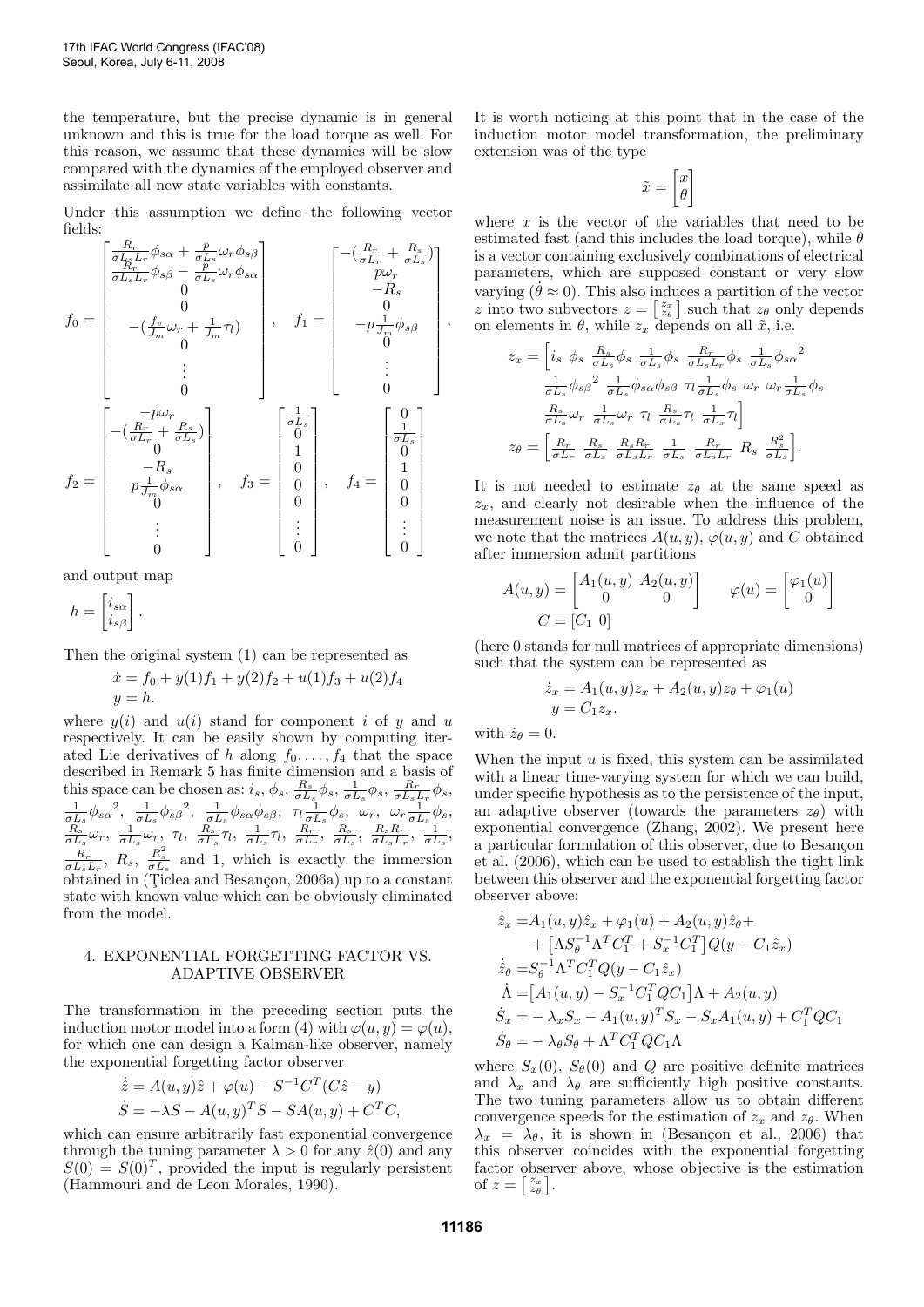#### 5. SIMULATION RESULTS

The performances of the exponential forgetting factor observer and adaptive observer were compared through simulation tests performed upon a speed control loop. The parameters of the induction motor model (1) were taken from a 7.5 kW motor with two pairs of poles, 1450 rpm rated speed and 16 A rated current, available at the control systems department of GIPSA-lab:

| $L_s = 0.097$ H     | $L_r = 0.091 \text{ H}$ | $M = 0,091$ H |
|---------------------|-------------------------|---------------|
| $R_s = 0,63 \Omega$ | $R_r = 0,4 \Omega$      |               |

for of the electrical parameters and

 $J_m = 0,22 \text{ kg} \cdot \text{m}^2$  $f_v = 0,001 \text{ N} \cdot \text{s/rad}$ 

for the mechanical ones. In addition, changes of the resistances due to increases in the temperature were simulated through ramp evolutions of 10 % per minute in the case of  $R_s$  and 15 % per minute in the case of  $R_r$ .

The induction motor model was driven by a PWM voltage waveform generated by an ideal switches model of a voltage source inverter with 1 kHz sampled vector control. At its turn, the inverter model received the reference vector from a torque and flux controller obtained through available feedback linearization techniques (Isidori, 1995) applied to motors (e.g. as in (von Raumer et al., 1994)). Finally, speed regulation was performed through a PI controller.

The variables involved in the control laws were replaced by estimates provided by the observer whenever possible. Noise with enough bandwidth so to be assimilated with white noise was added to the measured signals, with peak values of about 10 mV in the case of the stator voltages and about 40 mA in the case of the stator currents.

The simulated scenario was as follows. Starting with the motor at rest and no load applied, the speed set point is set to 50 rad/s. At  $t = 6$  s a load of 10 Nm (about 20%) of the rated torque of the motor) is smoothly applied in steady-state conditions. At  $t = 9$  s, after the stabilization of the observer and controller, the speed set point is set to 100 rad/s, followed at  $t = 12$  s by another smooth change of 10 Nm in the load. At  $t = 16$  s the speed set point is set to 0 rad/s and finally, at  $t = 23$  s to 20 rad/s where it is kept until the end of the simulation, which occurs at  $t = 30$  s.

We shall first present the results obtained with the exponential forgetting factor observer. Here, the value of the tuning parameter  $\lambda$  has to be such that a compromise be achieved between the speed of the observer and the influence of the measurement noise on the estimates. By setting  $\lambda = 15$ , we obtain the results presented in Figs. 1–4.

Overall, we observe very good speed tracking even at low speeds and acceptable regulation thanks to good response from the observer to disturbances. This comes however at the expense of fairly high influence of the measurement noise on the estimates, which, except for the stator resistance, is more important at low speeds. For instance, at zero mechanical speed we can read variations up to 10% in the estimation errors of  $L_s$ ,  $\frac{L_r}{R_r}$  and  $\sigma$ .

These results suggest that the observer should be faster for better rejection of perturbations in the estimates, hence



Fig. 1. Speed tracking with the exponential forgetting factor observer.



Fig. 2. Estimation errors in the mechanical equation with the exponential forgetting factor observer.



Fig. 3. Flux estimation errors with the exponential forgetting factor observer.

for better speed regulation, but also that it should be slower as far as the parameters are concerned, for lower measurement noise influence. We try to achieve such an effect with the adaptive observer, by setting  $\lambda_x = 25$  and  $\lambda_{\theta} = 3$ . The obtained results are presented in Figs. 5–8.

We obtain better speed regulation than in the preceding case, thanks to better rejection by the observer of the disturbances induced by the changes in the load torque. The influence of the measurement noise is much lower as far as the parameters are concerned while the observer is still able to cope with ramp evolutions of the resistances that simulate changes due to temperature increase.

#### 6. CONCLUSIONS

A comparison in simulation between the exponential forgetting factor and adaptive observers has shown that as far as the state and parameters simultaneous estimation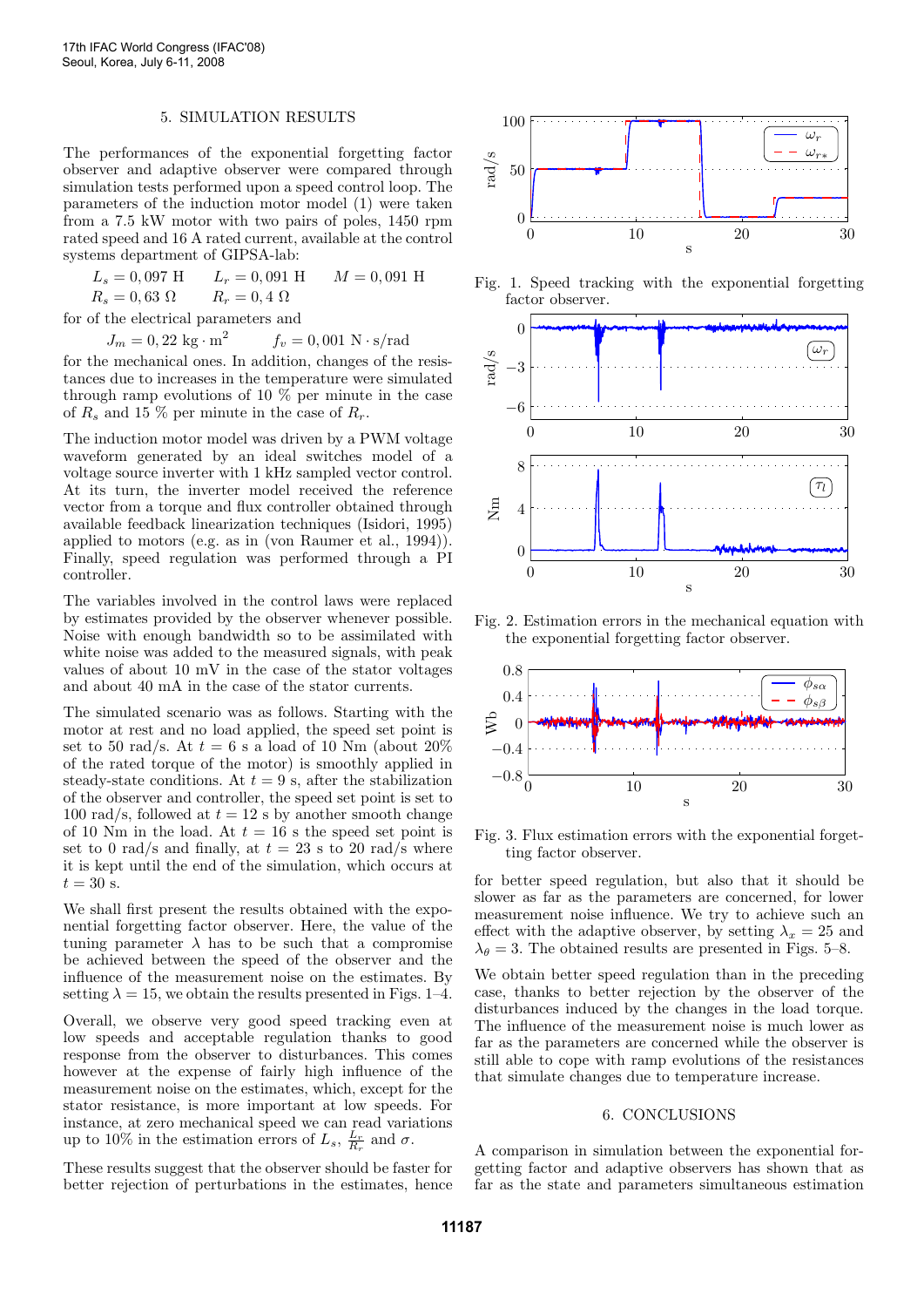

Fig. 4. Parameter estimation errors with the exponential forgetting factor observer.



Fig. 5. Speed tracking with the adaptive observer.

in induction motors is concerned, the adaptive observer is more adequate for control purposes as it can combine fast state estimation with satisfactory parameter adaptation, which provides more robustness towards the measurement noise.

It would be interesting to confront these results with experimental ones, which requires a discrete-time approach of the problem. An available discrete-time formulation of the exponential forgetting factor observer (Besançon, 1996) has already been used for the estimation of the induction motor, with both simulated and real data (Ticlea and Besançon, 2006b). The adaptive observer also possesses a discrete-time counterpart (Guyader and Zhang, 2003). However, it is not yet clear whether there exists



Fig. 6. Estimation errors in the mechanical equation with the adaptive observer.



Fig. 7. Flux estimation errors with the adaptive observer.

an equivalence relation between the exponential forgetting factor observer and the adaptive observer in discrete-time as well, this aspect being currently under study.

#### REFERENCES

- G. Besançon, J. de Leon Morales, and O. Huerta Guevara. On adaptive observers for state affine systems. International Journal of Control, 79(6):581–591, 2006.
- Gildas Besançon. Contributions à l'Étude et à l'Observation des Systèmes Non Linéaires avec Recours au Calcul Formel. PhD thesis, Institut National Polytechnique de Grenoble, 1996.
- Gildas Besançon and Guy Bornard. On characterizing classes of observer forms for nonlinear systems. In Proceedings of the 1997 European Control Conference, Brussels, 1997.
- M. Fliess and I. Kupka. A finiteness criterion for nonlinear input-output differential systems. SIAM Journal of Control and Optimization, 21(5):721–728, 1983.
- Arnaud Guyader and Qinghua Zhang. Adaptive observer for discrete time linear time varying systems. In Proceedings of the 13th IFAC Symposium on System Identification, Rotterdam, 2003.
- H. Hammouri and F. Celle. Some results about nonlinear systems equivalence for the observer synthesis. In G. Conte, A. M. Perdon, and B. Wyman, editors, New Trends in Systems Theory, volume 7 of Progress in Systems and Control Theory, pages 332–339. Birkhäuser, 1991.
- H. Hammouri and J. de Leon Morales. Observer synthesis for state-affine systems. In Proceedings of the 29th IEEE